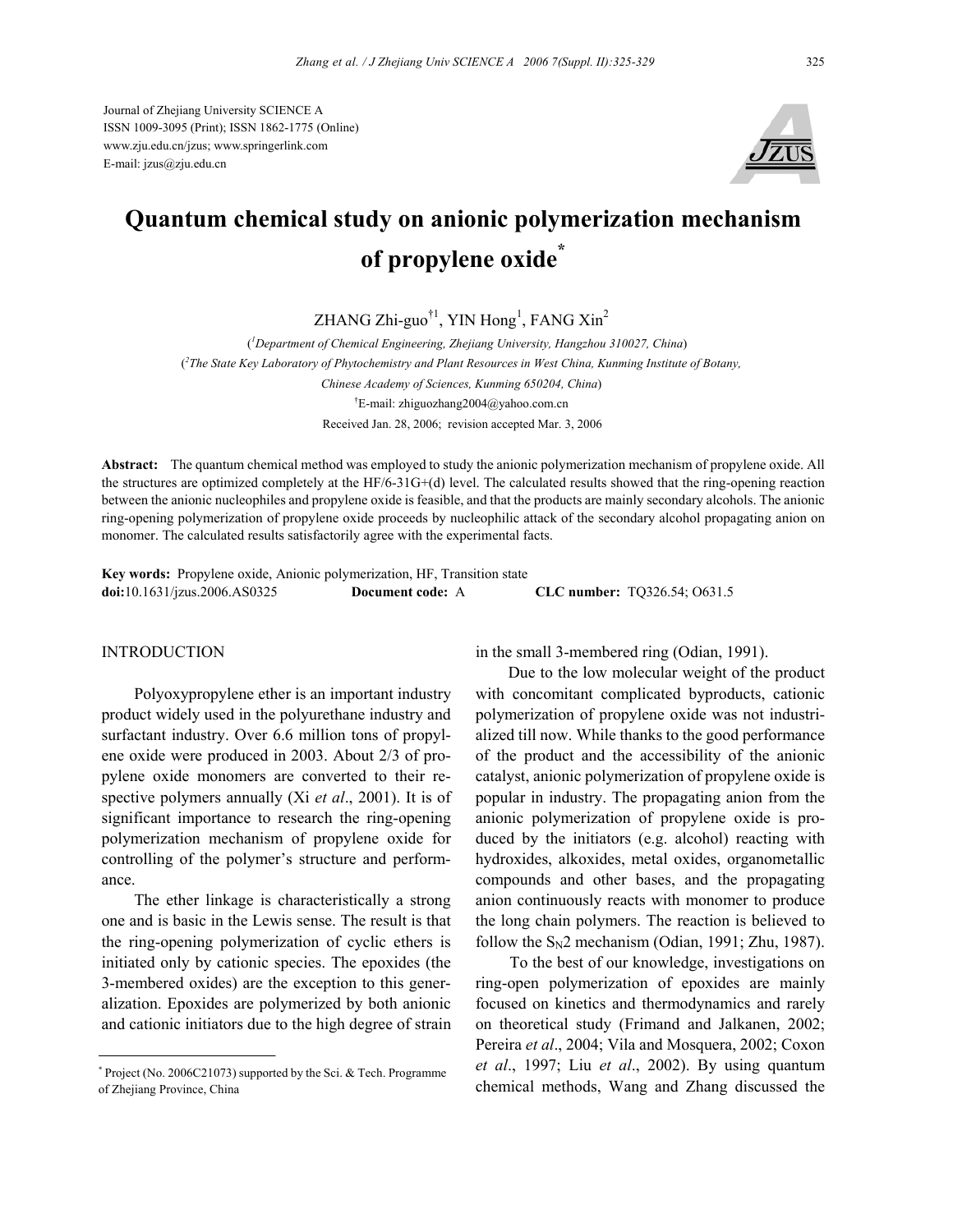cationic and anionic polymerization mechanism of ethylene oxide, with the calculated results fitting the experimental facts (Zhang *et al*., 2004; 2005; Wang and Du, 2002). The present work investigated the anionic polymerization mechanism of propylene oxide by using HF/6-31G+(d) method. Without loss of generality, butanol was chosen as initiator for the convenience of calculation.

## METHODS AND COMPUTATIONS

The reaction mechanism of anionic polymerization of propylene oxide is the same as that of ethylene oxide. However, the polymerization of an unsymmetrical epoxide such as propylene oxide involves the possibility of two different sites (carbon-α and carbon-β) on the epoxide ring for the nucleophilic ring-opening reaction. Two different propagating species then produce two different products respectively (secondary alcohol and primary alcohol). The two different addition reaction pathways of butanol anion and propylene oxide are shown in Fig.1.



**Fig.1 The two different addition reaction pathways of butanol anion and propylene oxide. (a) Carbon-α; (b) Carbon-β**

The modelling molecules above are employed for the optimizations of the structures of the reaction species at the  $HF/6-31G+(d)$  level, which is quite reliable in both geometry and energy calculations (Zhang, 2005; Frimand and Jalkanen, 2002). Vibrational analysis for all the optimized structures is performed at the same computational level to obtain reliable vibrational frequency, zero-point energy and total energy. All the intermediates and transition states are confirmed by the results of vibration analysis and intrinsic reaction coordinate (IRC) calculation. All calculations were performed by the Gaussian 03 (Frisch *et al*., 2003).

# RESULTS AND DISCUSSION

#### **Reaction pathway**

In the calculation of the nucleophilic addition reaction between butanol anion and propylene oxide, the optimized structures of reactant and two transition states are shown in Fig.2, in which the two transition states represent two different pathways (butanol anion attack carbon-α or carbon-β). Vibrational analysis on stationary points shows that the vibrational frequency of the reactants and the products are all positive and that the stationary points are stable. The calculated result of the vibrational analysis shows that there is only one strong imaginary frequency in the transition states and that the imaginary frequency of TS1a is  $-657.4$  cm<sup>-1</sup>, the imaginary frequency of TS1b is  $-622.08$  cm<sup>-1</sup>. As shown in Figs.2b, 2c, the arrow from the carbon atom in the epoxide ring indicates the



**Fig.2 Optimized structures of reactant R1 (a) and transition states TS1a (b) and TS1b (c)**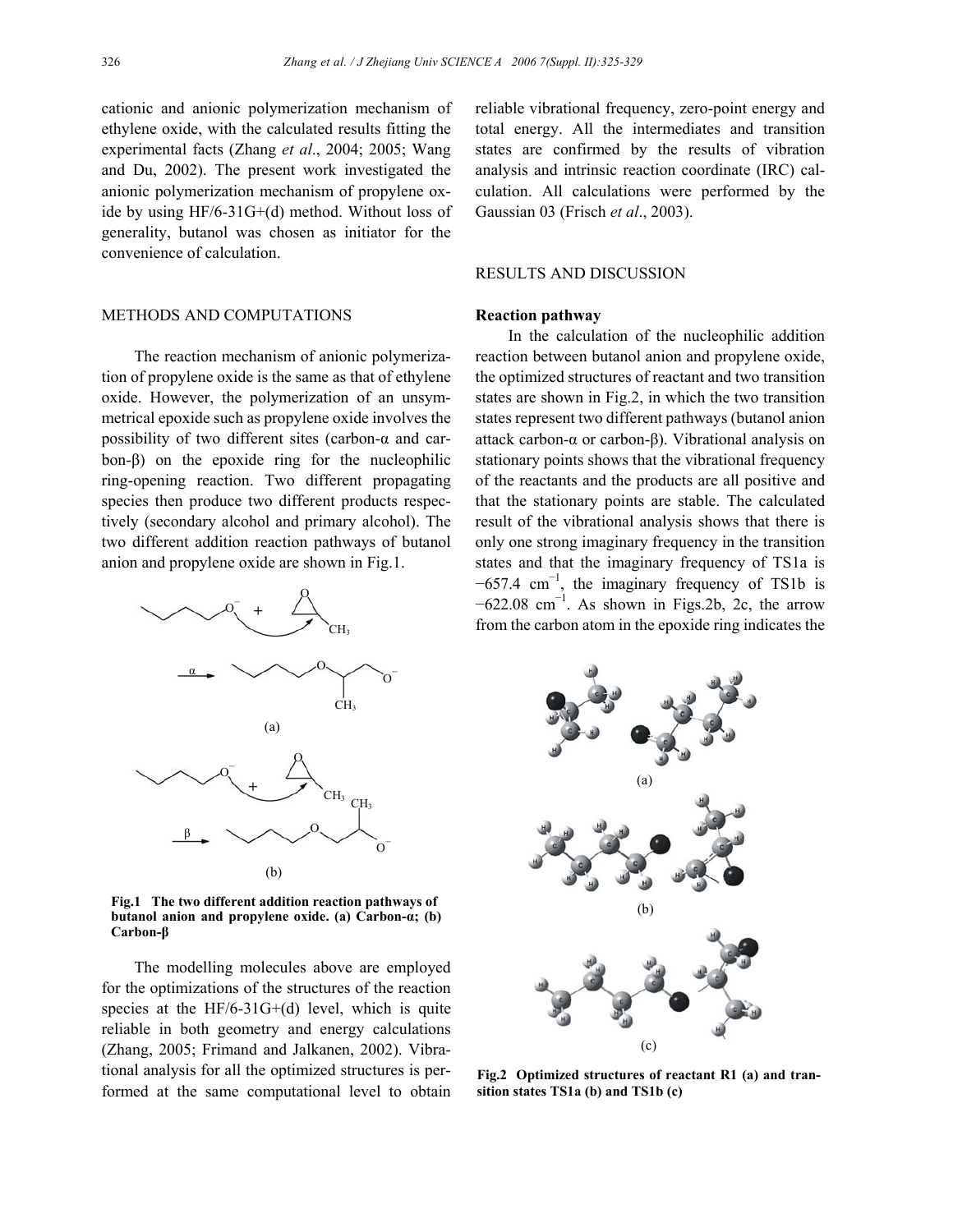vibration vector direction of corresponding imaginary frequency, which means the vibration represents the bonding between the oxygen atom in the butanol anion and the carbon atom in the epoxide ring. The two transition states are verified by the intrinsic reaction coordinate (IRC) calculations at the HF/6-31G  $+(d)$  level.

It was found that in TS1a and TS1b, the bond order between bonding oxygen atom and carbon atom gets larger and that new carbon-oxygen bond tends to form. The bond order of carbon-oxygen bond attacked by butanol anion, regardless of whether it attacks carbon-α or carbon-β, gets smaller and the bond tends to break. All of the facts show that the process of the formation of new bond and the break of the old bond are synchronous, which reveals that the reactions follow the  $S_N2$  mechanism.

The Mulliken electronic charges of oxygen atom in epoxide ring decrease from −0.486e in the reactant R1 to −0.715e (TS1a) and −0.724e (TS1b) in the transition states, and to −0.845e and −0.907e in the respective products. All of these show that electronic charge of butanol anion transfers to propylene oxide and makes it into a new nucleophile.

It is noteworthy to point out that the activation energies of the two reaction pathways with different transition states are not the same. The activation energy of the reaction pathway with transition state TS1a, in which nucleophiles attack carbon-β in the epoxide ring and then produce the secondary alcohol product, is 69.74 kJ/mol and the value is corrected by the zero-point vibrational energies. The activation energy of the reaction pathway with transition state TS1b, in which nucleophiles attack carbon- $\alpha$  in the epoxide ring and then produce the primary alcohol product, which is 80.76 kJ/mol with the value being corrected by zero-point vibrational energies.

Apparently, the above two reactions are parallel reactions. According to transition state theory and kinetics of parallel reaction (Wei and Li, 2004), there are:

$$
k_{\text{TS1a}} = \frac{k_{\text{b}}T}{h} \exp\left(\frac{-\Delta G_{\text{TS1a}}^*}{RT}\right),\tag{1}
$$

$$
k_{\text{TS1b}} = \frac{k_{\text{b}}T}{h} \exp\left(\frac{-\Delta G_{\text{TS1b}}^2}{RT}\right). \tag{2}
$$

And then,

$$
\frac{P_{\text{TS1a}}}{P_{\text{TS1b}}} = \frac{k_{\text{TS1a}}}{k_{\text{TS1b}}} = \exp\left(\frac{\Delta G_{\text{TS1b}}^* - \Delta G_{\text{TS1a}}^*}{RT}\right) = \exp\left(\frac{\Delta \Delta G^*}{RT}\right). \tag{3}
$$

In the parallel reaction of nucleophiles attacking propylene oxide, the difference between the two activation energies is (80.76−69.74=11.02 kJ/mol), suppose  $T = 300$  K, then

$$
\frac{P_{\text{TS1a}}}{P_{\text{TS1b}}} = \exp\left(\frac{11.02 \times 1000}{8.314 \times 300}\right) = 82.95.
$$

The selectivity of the reaction is as high as 98.8% and even when *T*=400 K, the selectivity of the reaction is also 96.5%. Therefore the reaction is under the dynamics control and the main product is secondary alcohols. References on experimental polymerization of propylene oxide, revealed that the product from the initiation step consists of secondary and primary alcohols in the ratio 97:3 (Gee *et al*., 1959; Odian, 1991; Zhu, 1987). The calculated results are in satisfactory agreement with the experimental facts.

# **Anionic ring-opening polymerization of propylene oxide**

As already discussed above, butanol anion can attack propylene oxide as nucleophile and mainly produces the secondary alcohol propagating anion. Owing to the large net electronic charge of the produced secondary alcohol propagating anion, it can serve as nucleophiles to further attack propylene oxide monomers. In order to investigate the nucleophilic activity of the secondary alcohol propagating anion, the first two reactions of nucleophilic addition between the secondary alcohol propagating anion and propylene oxide are calculated at HF/6-31G+(d) level. The transition states are studied and the activation energy is obtained. Calculation results revealed that the reactions also follow  $S_N2$  mechanism.

In the calculation of the first two reactions of nucleophilic addition between the secondary alcohol propagating anion and propylene oxide, the optimized structures of reactants and two transition states are shown in Fig.3. Vibrational analysis on stationary points shows that the vibrational frequency of the reactants and the products are all positive and that the stationary points are stable. The calculated result of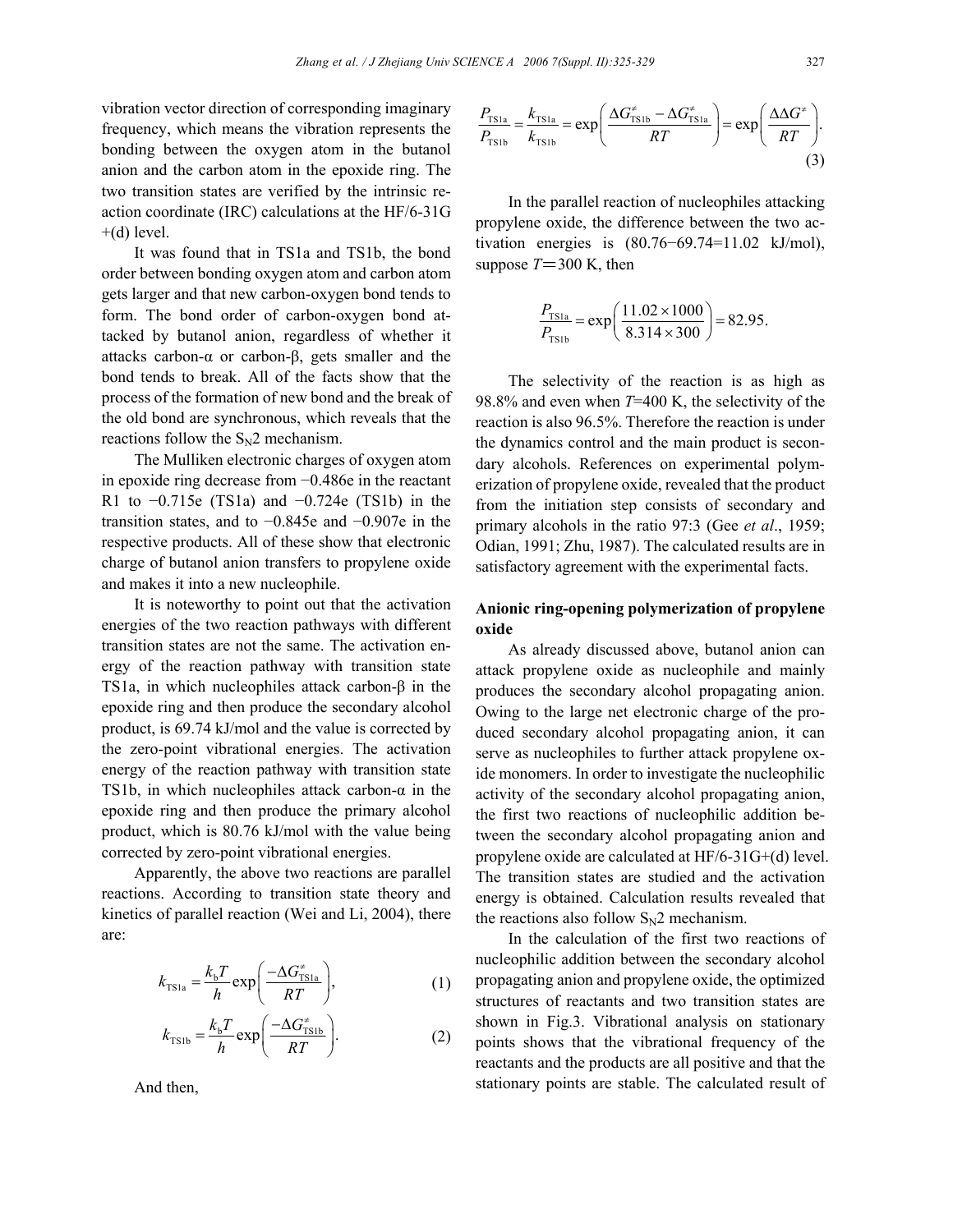vibrational analysis shows that there is only one strong imaginary frequency in the transition states and that the imaginary frequency of transition state TS2a is  $-646.28$  cm<sup>-1</sup>, the imaginary frequency of transition state TS3a is  $-646.67$  cm<sup>-1</sup>. As shown in Figs.3b, 3d, the arrow from the carbon atom in the epoxide ring indicates the vibration vector direction of corresponding imaginary frequency, which means the vibration represents the bonding between the oxygen atom in the secondary alcohols anion and the carbon atom in the epoxide ring. The two transition states are also verified by the intrinsic reaction coordinate (IRC) calculations.

The total energies and zero-point energies of the different reaction species and every reaction activation energy corrected with zero-point vibrational energies are shown in Table 1.

The calculation shows that the ring-opening of propylene oxide is caused by the attack of the secondary alcohol propagating anion on carbon-β in propylene oxide and that the activation energy is 74.86 kJ/mol. Then, the product anion can further attack carbon-β in propylene oxide to obtain the addition product, with the activation energy being 75.64 kJ/mol. Meanwhile, the Mulliken electronic charges of the oxygen atom in the epoxide ring rapidly decrease due to ring-opening, which indicates that the product

becomes new nucleophiles and further initiates the polymerization of propylene oxide to obtain polymer. In this computational study it was shown that the HF/6-31G+(d) method gives the calculated results of activation energies (69.74~75.64 kJ/mol) in agreement with the experimental results (65~75 kJ/mol) (Gee *et al*., 1959; Di Serio *et al*., 2002), which reveals the adequateness of the method employed.

In summary, the anionic polymerization of propylene oxide follows  $S_N2$  mechanism, which proceeds by nucleophilic attack of the secondary alcohol propagating anion on propylene oxide monomer continuously shown in Fig.4.

**Table 1 Activation energies at different propylene oxide adduct number** 

| Adduct<br>number | Species           | ZPE<br>(Hartree) | Total energies<br>(Hartree) | Activation<br>energies<br>(kJ/mol) |
|------------------|-------------------|------------------|-----------------------------|------------------------------------|
| $1-\alpha$       | R1                | 0.223235         | $-423.234337$               | 80.76                              |
|                  | TS <sub>1</sub> b | 0.223322         | $-423.203577$               |                                    |
| $1-\beta$        | R <sub>1</sub>    | 0.223235         | $-423.234337$               | 69.74                              |
|                  | TS <sub>1</sub> a | 0.223228         | $-423.207773$               |                                    |
| $\overline{2}$   | R <sub>2</sub>    | 0.320127         | $-615.103725$               | 74.86                              |
|                  | TS <sub>2a</sub>  | 0.319946         | $-615.075214$               |                                    |
| 3                | R <sub>3</sub>    | 0.416345         | $-806.965300$               | 75.64                              |
|                  | TS3a              | 0.416150         | $-806.936492$               |                                    |



**Fig.3 Optimized structure of reactants R2 (a) and R3 (c) and transition states TS2a (b) and TS3a (d)**



**Fig.4 Anionic polymerization mechanism of propylene oxide**